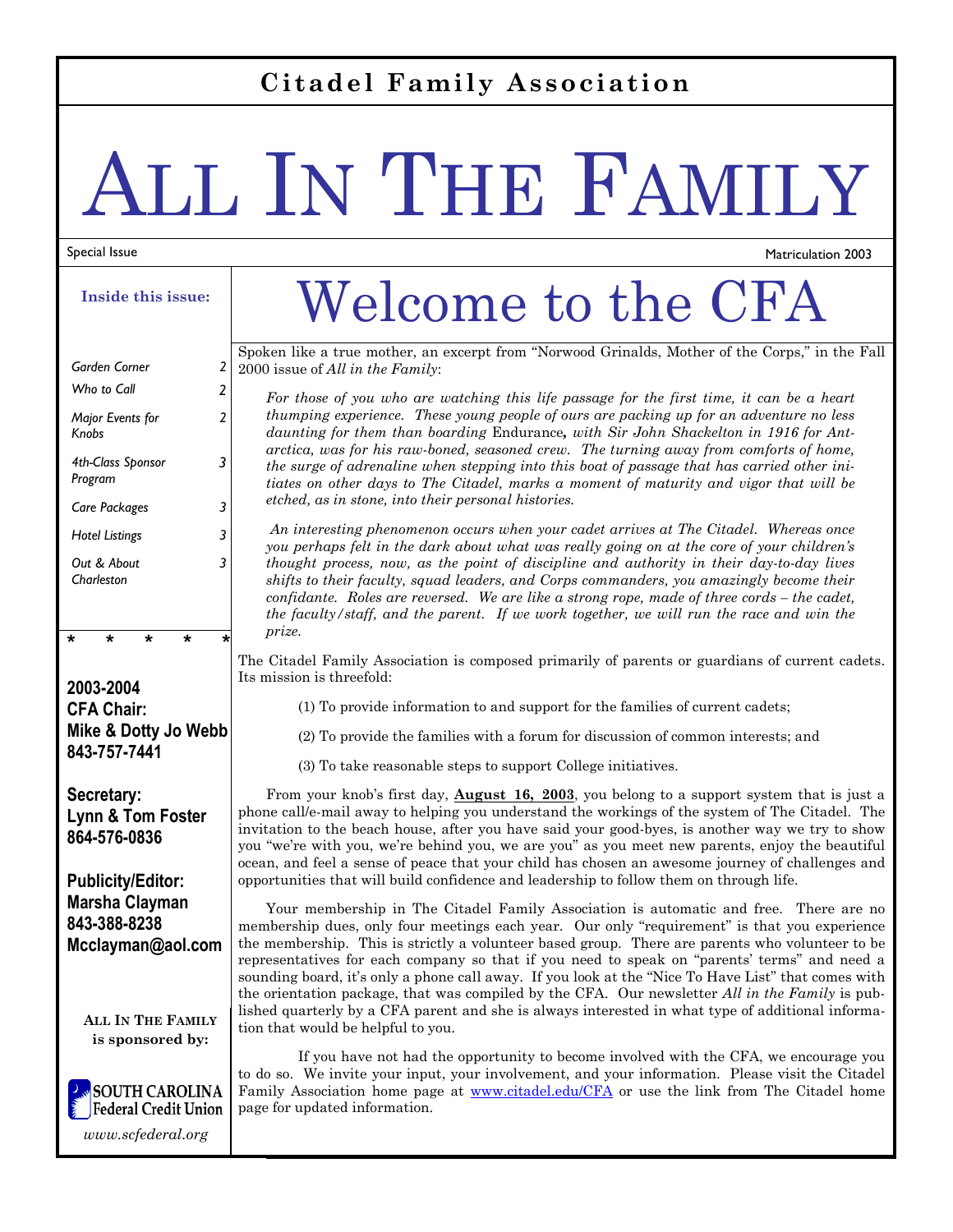#### **Who to Call**

My hands were sweaty, my heart beat fast, my stomach was in knots, and I was terrified I would burst into tears at any moment. Well, that was Matriculation Day and the following week. How nice it would have been to have a parent in my child's company whom I could talk to and from whom I could get answers to my many "new" questions. —Lynda Dunn, Tango 2003

- **Alpha** Brian & Dianne Cahill 2004 / 803-865-2395
- **Bravo** Mike & Linda Shute 2004 / 856-935-9127
- **Charlie** Michael & Sherry Cariens 2005 / 803-808-1523
- **Delta** Marion & Debra Shaw 2005 / 843-365-1544
- **Echo** Peter & Sarah Beth Mallory 2005 / 706-882-3284
- **F-Troop** Ed & Cindy Piper 2004 / 910-455-6942

 **Golf** Heyward & Dee Mattox 2006 / 803-803-4890  **Hotel** Chris & Meg Zaro 2007 / 610-933-8488 **India** Ben & Carol Salvatini 2004 / 910-455-6942 **Kilo** Ray & Barbara Martin 2004 / 770-448-0983 **Lima** Dwight & Sherry Stewart 2005 / 803-485-8581 **Mike** Gary & Paula Hutchins 2005 / 512-244-2975 **November** Pete & Diane Hocamp 2005 / 910-799-3987  **Oscar** John & Mary Braeunig 2004 / 864-250-9032  **Romeo** Randy & Elaine Cuthbertson 2005 / 843-579-0415  **Tango** Teresa & Finbar O'Reilly 2005/ 843-762-3685 **Palm. Battery** Maxcy & Chris Lynn 2004 / 864-573-8900 **Band** Bill & Cydney Kastner 2006 / 843-766-3526

#### **Important Weekends in Knob Life**

NOTE—It is as important for parents to know and follow the schedule of the day as it is for your knobs to keep to their class, duty, and parade schedules.

**Matriculation Day—**is the day you sponsor family to do something speand your cadet will "report" for duty at the side or rear sallyport (or door) of an assigned barracks. After reporting to a battalion TAC and being measured for and changing into uniform, you can help him/her move into the room. Following this initial phase of the day, you are invited to meet with religious officers and leaders, to lunch in the mess hall, to the President's address and information fair, and to the CFA Picnic at The Citadel Beach House. NOTE: Avoid displays of emotion *in front of company officers*, even hugging.

**Parents' Weekend—**marks your cadet's official entrance into the Corps of Cadets in a parade ceremony. He/she will need "normal" family contact, so please make a special effort to be with your knob on Parents' Weekend, or arrange for a

cial with and for your knob.

**Holiday Furlough—**reunites knobs with families and friends and may foster doubts like "why did I chose The Citadel" and "why should I go back" after remembering "the real world." Please don't hesitate to call upon school officials or the CFA during these times.

**Recognition Day—**is an amazing day in the life of every knob. Upperclass cadets call knobs by their first names and will offer the same privilege to knobs. This day will remain important to your cadet as this will be the last privilege he/she will confer upon the knobs of the Class of 2007, perpetuating the legacy of earning respect. *This event is not open to the public or parents.*

#### Garden spot

 *By Norwood Grinalds* 



If I could share one part of my life here at The Citadel with you, it would be the joy of my contact with the cadets. Nothing pleases me more than having a visit from one of them. Occasionally, the doorbell will ring and a cadet, standing erect, will ask, "Ma'am, did you really mean it when you said we could come over for a soda and a game of Chinese Checkers?" "Absolutely! Come right in." What joy!

By the middle of September all knobs, by companies, will have been to the President's house for dessert. No officers—not even General Grinalds—or upperclass cadets are allowed to be at the quarters, and the knobs get their first opportunity since arriving at The Citadel to relax and talk at will. I invite several of the staff wives to serve as hostesses, and we set up ice cream sundae bars and 10,000 cookies. The cadets eat and talk and laugh for an hour and a half until their company officers arrive at the front of the quarters to march them back to the barracks.

### Hearty Cooking

Every day I make a large, heartshaped chocolate chip cooke equivalent to five dozen cookies. All cadets are special, but I find one who needs a boost, perhaps has a health problem, a disappointment, or bad news from home. If I don't find that cadet on a given day, I give it to a cadet who has made a contribution to the chapel program, been cited for a remarkable deed, or has smiled at me.

I love these cadets, and I love living here at The Citadel with them.

*Norwood Grinalds* 

*P.S. Editor's Note: Mrs. Grinalds is respectfully considered the "Mother of the Corps." Get a chance to meet her and you'll understand this title!*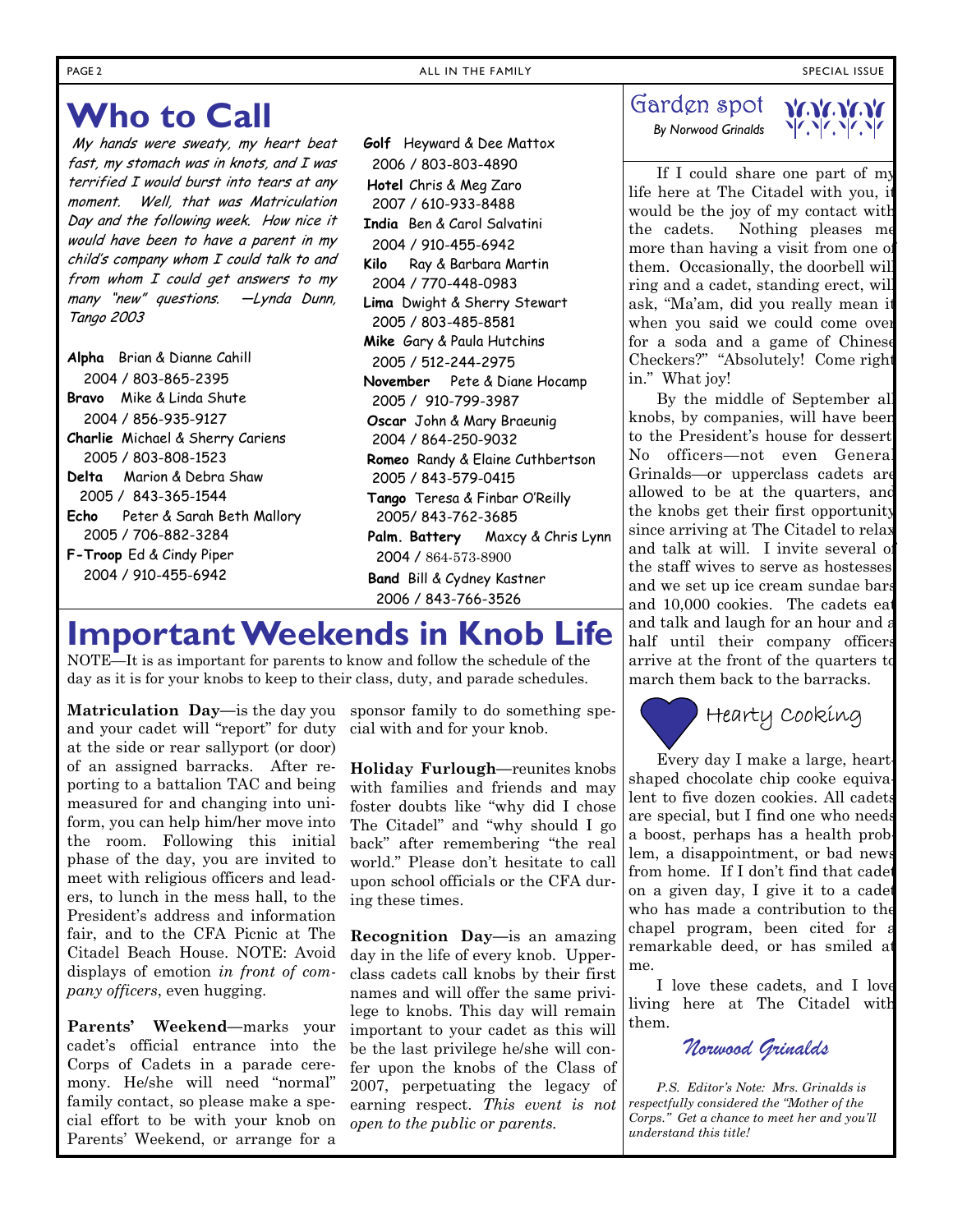#### **Need a Sponsor Family?**

Call Cadet Activities **843-953-5111**. Many knobs who live far from Charleston find that they miss the comforts of home and feel like they don't have any way to feel "at home." Well, you'll be delighted to know that many Charleston families offer their homes, shoulders, showers, beds, and cooking services to Citadel knobs. *Out-of-state knobs are generally given preference when assigning of sponsor families.* 

Many of you parents and families of knobs who do live here in Charleston will find that you become default sponsor families for your cadet's roommate or even a few others.

#### **ATTENTION!**

#### **Parents Of Athletes Reporting Early**

The CFA extends a special invitation to you to attend the Matriculation Day CFA Picnic at The Citadel Beach House. Since you all report with your knobs several weeks before Matriculation Day and the majority of the knob class, we want you to feel welcome at all of our activities.

 When you bring your knobs to campus in late July to report for school and for training, we will be there as part of Orientation. We will be there afterwards for your questions. A continental breakfast will be hosted by the CFA at the Mark Clark Hall after you have dropped off your cadet. This will allow you a chance to meet some of the CFA parents.

### **Wanted:**

The CFA is looking for a few parent volunteers to serve as the following:

CFA Vice-Chair

CFA Volunteer Coordinator

CFA Company Representatives for Echo & Kilo

Please contact CFA Chair Mike & Dotty Jo Webb for more information @ **843-757-7441** or by email at djowebb@yahoo.com.

#### **Care Packages**

*NOTE—Knobs don't get to come home for the weekend!!!* 

When your cadet is a knob, the US Postal Service can be your best

friend. After email, snailmail may be the only way you can communicate with your cadet until second semester when knobs usually earn the privilege of keeping a phone in their rooms.

 Snail-mail is also a great way to send your cadet some of the comforts of home—care packages. The number 1 tip from parents is to use the Number 1 box from the post office; it will fit in the knobbie bag and is less likely to be "shared" with upperclass cadets. You may want to pick some up from the campus post office for free.



Have you made hotel reservations for the "big" weekends? If not, here are some suggestions and please do not forget to mention or request the "**Citadel**" rate.

Charleston area: Charleston Riverview Hotel Very close to campus (843) 723-3000

Comfort Inn—(1) mile from campus (843) 577-2224

Hampton Inn-Riverview Located on a marina (843) 556-5200

Hampton Inn—Historic district Across the street from Charleston Visitors & Transportation Center downtown—approx. 5 mins. drive (843) 723-4000

Holiday Inn—Riverview Only 1/2 mile drive to campus Overlooks the water (843) 556-7100

Mount Pleasant (over the bridge) Quality Inn @ Patriots Point Approx. 10 min. drive to campus (843) 856-8817

Sleep Inn Approx. 10 min. drive (843) 856-5000

North Charleston area:

Wingate Inn—Approx. 9 miles (843) 308-9666

*While based upon availability, many of these hotels offer special Citadel rates.* 

#### **Out & About Charleston**

#1 CFA Picnic at The Citadel's Colonel Robert McCormick Beach House on Saturday, August 16th starting @ 4 p.m. Expect to enjoy the beautiful ocean view, walk on the beach, fantastic food & service provided by STICKY FINGERS (stickyfingers.net) and the opportunity to meet with your cadet's company commander and other parents. Directions will be available from a CFA parent on Matriculation Day. Look for them in their blue shirts & badges. Check out the beach house at www.citadel.edu/cadetactivities/beachhouse.htm

#2 South Carolina Aquarium—Great place to cool off! Please check schedule & ticket prices @scaquarium.org

#3 South Carolina Maritime—History remade and only one block from the aquarium, scmaritime.org

Downtown Charleston—great shopping, sightseeing, take a walk on the battery, sit on some ol' cannons, enjoy the park with a wonderful water view, feed the squirrels, and relax!